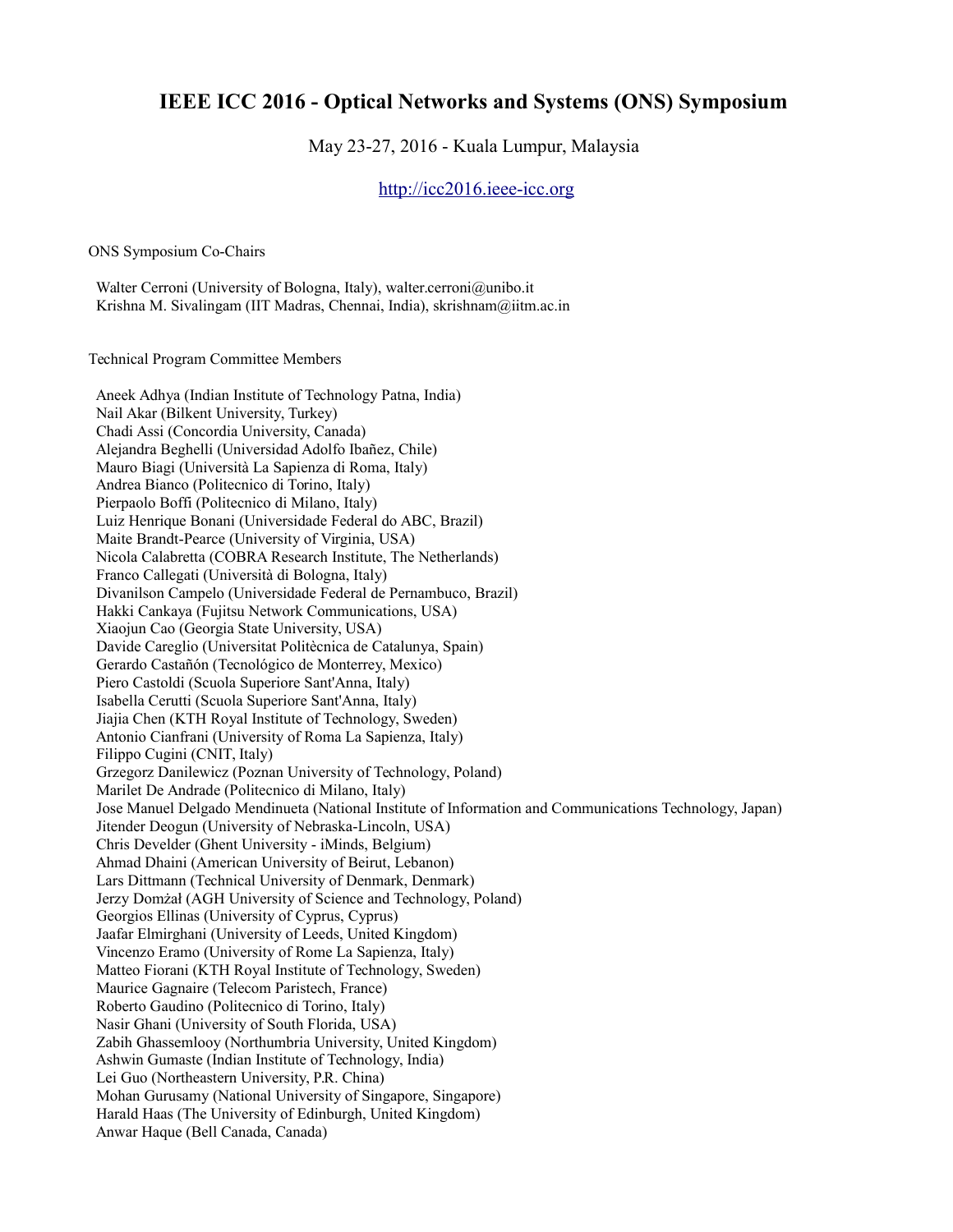Hiroaki Harai (National Institute of Information and Communications Technology, Japan) Hiroshi Hasegawa (Nagoya University, Japan) Pin-Han Ho (University of Waterloo, Canada) Steve Hranilovic (McMaster University, Canada) Changcheng Huang (Carleton University, Canada) I-Shyan Hwang (Yuan-Ze University, Taiwan) Arunita Jaekel (University of Windsor, Canada) Brigitte Jaumard (Concordia University, Canada) Jason Jue (University of Texas at Dallas, USA) Ahmed Kamal (Iowa State University, USA) Magnus Karlsson (Chalmers University of Technology, Sweden) Robert Killey (University College London, United Kingdom) Lutz Lampe (University of British Columbia, Canada) David Larrabeiti (Universidad Carlos III de Madrid, Spain) Christina Lim (University of Melbourne, Australia) Thomas Little (Boston University, USA) Steven Lumetta (University of Illinois at Urbana-Champaign, USA) Maode Ma (Nanyang Technological University, Singapore) Guido Maier (Politecnico di Milano, Italy) Martin Maier (Institut National de la Recherche Scientifique (INRS), Canada) Barbara Martini (CNIT, Italy) Carmen Mas Machuca (Technical University of Munich, Germany) Motoharu Matsuura (University of Electro-Communications, Japan) Michael McGarry (University of Texas at El Paso, USA) Darli Mello (University of Campinas (UNICAMP), Brazil) Paolo Monti (KTH Royal Institute of Technology, Sweden) Biswanath Mukherjee (University of California at Davis, USA) Raul Muñoz (CTTC, Spain) Avishek Nag (Trinity College Dublin, Ireland) Wenda Ni (Viscore Technologies Inc, Canada) Satoru Okamoto (The University of Electro-Communications, Japan) Eiji Oki (The University of Electro-Communications, Japan) Mario Pickavet (Ghent University - iMinds, Belgium) Yvan Pointurier (Alcatel-Lucent Bell Labs, France) Christina Politi (University of Peloponnese, Greece) Sergei Popov (Royal Institute of Technology, Sweden) Carla Raffaelli (University of Bologna, Italy) Byrav Ramamurthy (University of Nebraska-Lincoln, USA) Ravi Ravindran (Huawei, USA) Martin Reisslein (Arizona State University, USA) Wouter Rogiest (Ghent University, Belgium) Harald Rohde (Coriant GmbH, Germany) George Rouskas (North Carolina State University, USA) Sarah Ruepp (Technical University of Denmark, Denmark) Galen Sasaki (University of Hawaii, USA) Dominic Schupke (Airbus Group Innovations, Germany) Marco Secondini (Scuola Superiore Sant'Anna, Italy) Gangxiang Shen (Soochow University, P.R. China) Basem Shihada (KAUST, Saudi Arabia) Kohei Shiomoto (NTT, Japan) Nina Skorin-Kapov (Centro Universitario de Defensa, Spain) Salvatore Spadaro (Universitat Politecnica de Catalunya (UPC), Spain) Balaji Srinivasan (IIT-M, India) Suresh Subramaniam (The George Washington University, USA) Marco Tacca (The University of Texas at Dallas, USA) Idelfonso Tafur Monroy (Technical University of Denmark, Denmark) Venkatesh Tamarapalli (Indian Institute of Technology Guwahati, India) János Tapolcai (Budapest University of Technology and Economics, Hungary)